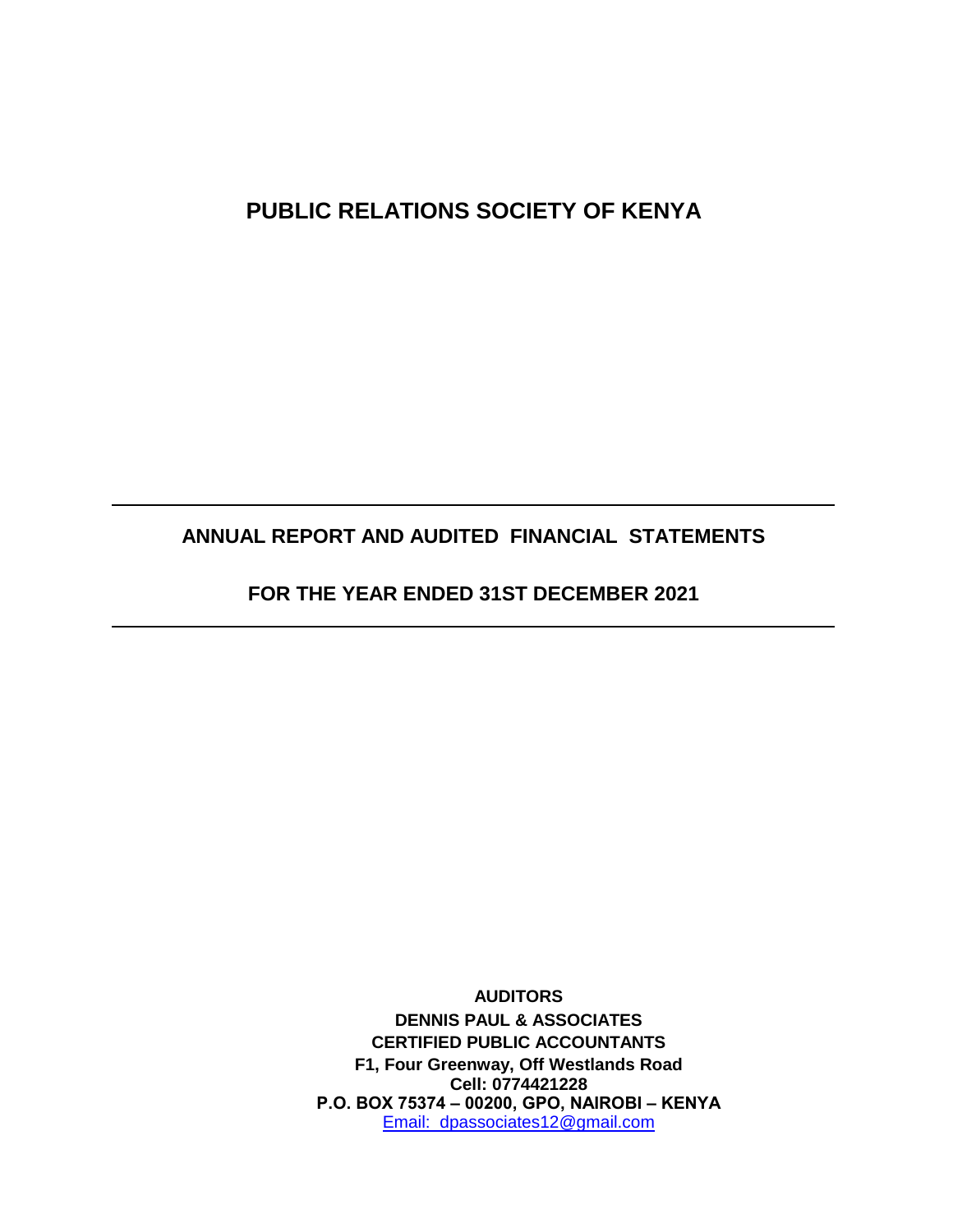# **Annual report and audited financial statements For the year ended 31st December 2021**

| <b>Contents</b>                                      | Page           |
|------------------------------------------------------|----------------|
| Society Informatiom                                  | 1              |
| <b>Report of the Council</b>                         | $\overline{2}$ |
| <b>Statement of Council's Responsibilities</b>       | 3              |
| Report of the Independent Auditor                    | $4 - 5$        |
| <b>Financial Statements</b>                          |                |
| <b>Comprehensive Income Accountability Statement</b> | 6              |
| <b>Statement of Financial Position</b>               | 7              |
| Statement of Changes in Fund Balances                | 8              |
| <b>Statement of Cash Flows</b>                       | 9              |
| Notes to the Financial Statements                    | $10 - 13$      |
|                                                      |                |

# **Supplementary information:**

| Detailed income and expenditure statements    | Appendix I - II |
|-----------------------------------------------|-----------------|
| Self financing income and expenditure account | Appendix III    |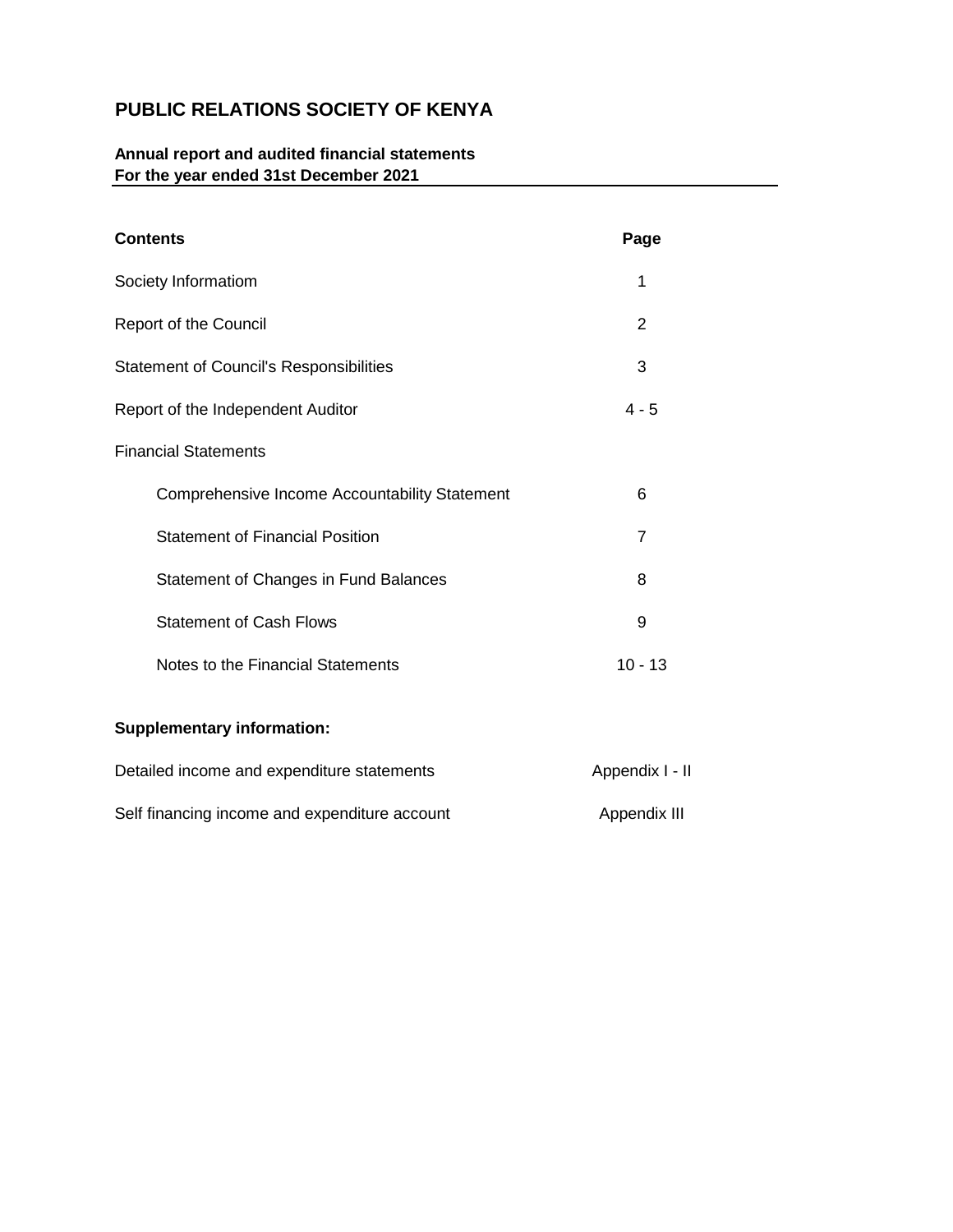### **SOCIETY INFORMATION For the year ended 31st December 2021**

### **PRSK Council members**

| Dr. Wilfred Marube   | President                  |
|----------------------|----------------------------|
| Patricia Ndede       | Vice President             |
| Noella Mutanda       | Secretary                  |
| Vivienne Atieno      | <b>Assistant Secretary</b> |
| Arik Karani          | Treasurer                  |
| Michelle Anekeya     | <b>Assistant Treasurer</b> |
| Jesse Masai          | <b>Council Member</b>      |
| Paul Oyier           | <b>Council Member</b>      |
| Kamuzu Banda Allosso | <b>Council Member</b>      |
|                      |                            |

### **Registered Office & Principal Place of Business**

Public Relations Society of Kenya, Liaison House Annex 3, State House Avenue, P.O. Box 43098-00100, Nairobi.

### **Independent Auditor**

Dennis Paul & Associates, Certified Public Accountants, F1, Four Greenway, Off Westlands Road, P.O. BOX 75374 – 00100, GPO, Nairobi, Kenya.

#### **Bankers**

Absa Bank Kenya PLC, Queensway House Branch, P.O. Box 30011-00100, Nairobi, Kenya.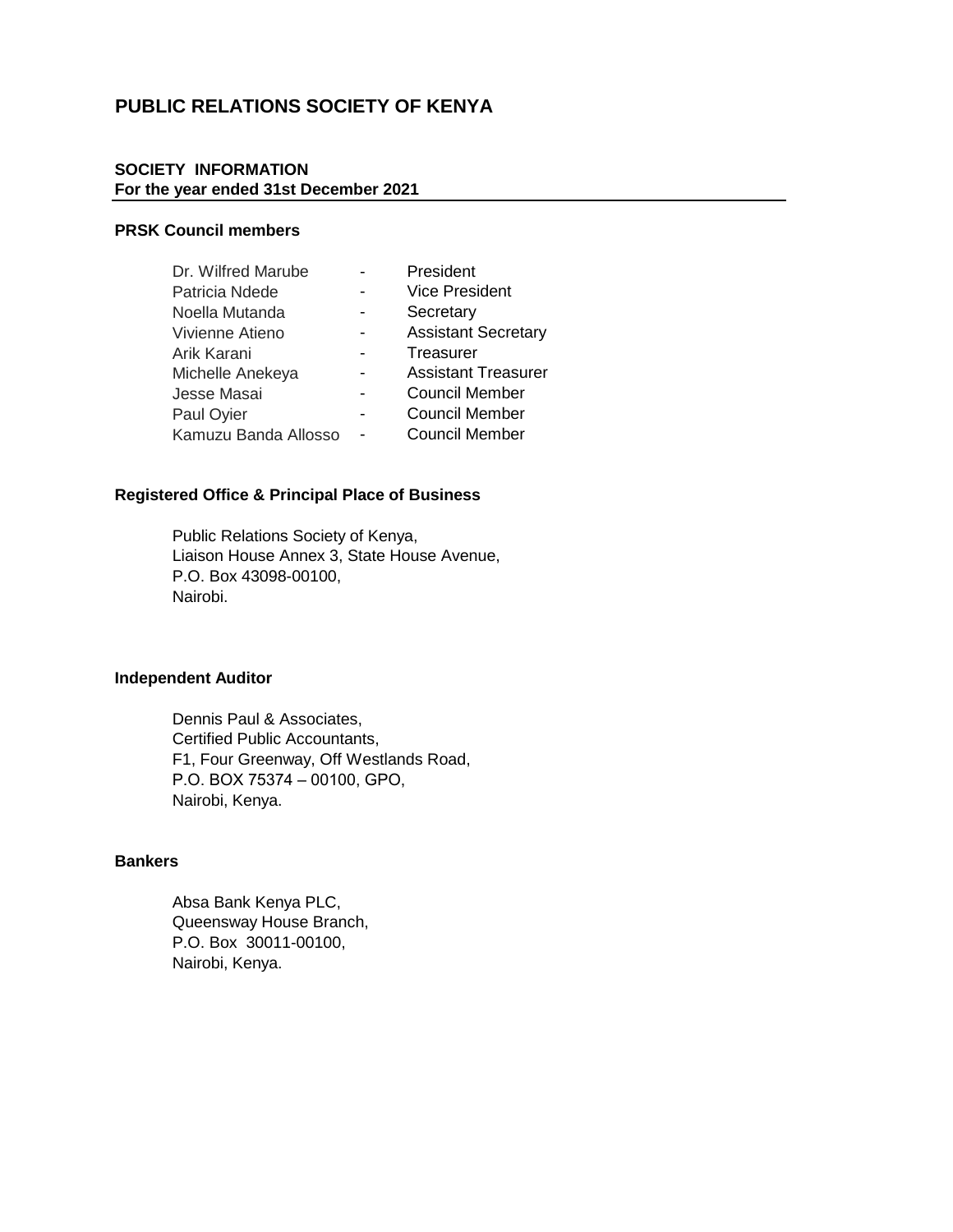### **REPORT OF THE COUNCIL For the year ended 31st December 2021**

The Council submit their report together with the audited financial statements for the year ended 31st December 2021 which disclose the state of affairs of the Society.

#### **Principal activities**

The principal activities of the society are to establish and promote a high standard of professional ethics, to educate the public on practise of public relations and to assist in the professional training of public relations.

#### **Results for the year**

The results for the year are set out on page 5 which have been transferred to the general fund.

#### **Independent Auditor**

The auditors, Messrs Dennis Paul & Associates, Certified Public Accountants, who were appointed in the year have expressed their willingness continue in office.

### **Approval of financial statements**

The financial statements were approved by the Council members and authorised for issue

on \_4/5/2022**\_\_\_\_\_\_\_\_\_**\_\_\_\_\_\_\_\_and signed on their behalf by:

Date

President- Dr. Wilfred Marube Treasurer- Arik Karani

Joella Mitada \_\_\_\_\_\_\_\_\_\_\_\_\_\_\_\_\_\_\_\_\_\_\_\_\_\_\_\_\_\_

 $\overline{\phantom{a}}$  ,  $\overline{\phantom{a}}$  ,  $\overline{\phantom{a}}$  ,  $\overline{\phantom{a}}$  ,  $\overline{\phantom{a}}$  ,  $\overline{\phantom{a}}$  ,  $\overline{\phantom{a}}$  ,  $\overline{\phantom{a}}$  ,  $\overline{\phantom{a}}$  ,  $\overline{\phantom{a}}$  ,  $\overline{\phantom{a}}$  ,  $\overline{\phantom{a}}$  ,  $\overline{\phantom{a}}$  ,  $\overline{\phantom{a}}$  ,  $\overline{\phantom{a}}$  ,  $\overline{\phantom{a}}$ 

Secretary - Noella Mutanda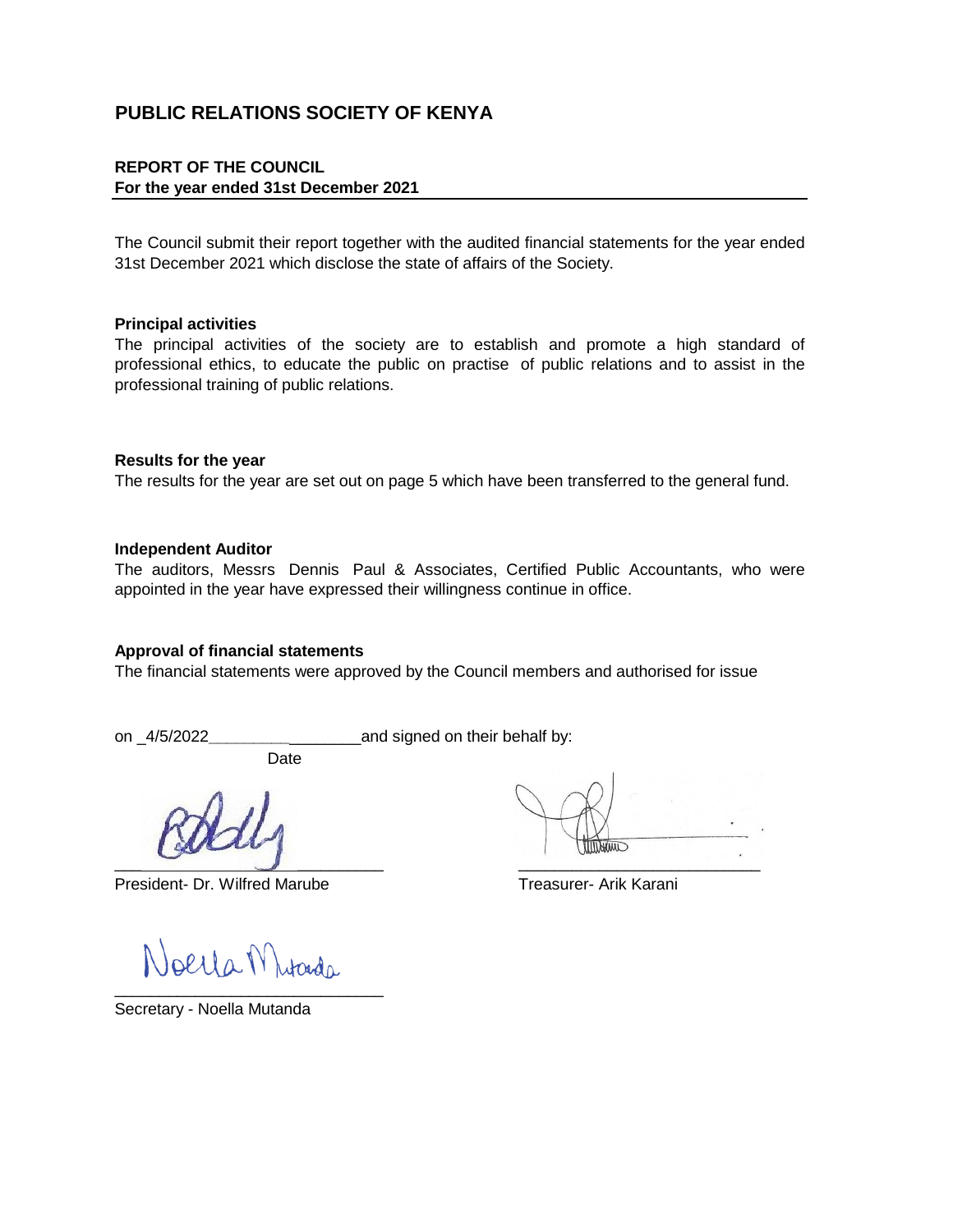### **STATEMENT OF THE COUNCIL'S RESPONSIBILITIES For the year ended 31st December 2021**

The Council is required to prepare financial statements for each financial year that give a true and fair view of the state of affairs of the society as at the end of the financial year and of its operating results for that year. The Council is required to ensure that the society maintains proper accounting records that disclose, with reasonable accuracy, the financial position of the society. The Council is also responsible of safeguarding the assets of the society.

The Council accepts responsibility for the preparation and fair presentation of financial statements that are free from material misstatement whether due to fraud or error. They also accept responsibility for:

- i) designing, implementing and maintaining internal control relevant to the preparation and fair presentation of the financial statements;
- ii) selecting and applying appropriate accounting policies; and
- iii) making accounting estimates and judgments' that are reasonable in the circumstances.

The Council is of the opinion that the financial statements give a true and fair view of the state of the financial affairs of the society as at 31st December 2021 and of its financial performance and cash flows for the year then ended in accordance with the International Financial Reporting Standard for Small and Medium-sized Entities.

Nothing has come to the attention of the Council to indicate that the society will not remain a going concern for at least the next twelve months from the date of this statement.

Approved by the Council members on \_\_\_\_\_\_\_4/5/2022\_\_\_\_\_\_\_\_\_\_\_and signed on their behalf by:

.

President - Dr. Wilfred Marube Treasurer- Arik Karani 148341

 $\blacksquare$ 

49447

\_\_\_\_\_\_\_\_\_\_\_\_\_\_\_\_\_\_\_\_\_\_\_\_\_\_\_\_\_\_

Secretary - Noella Mutanda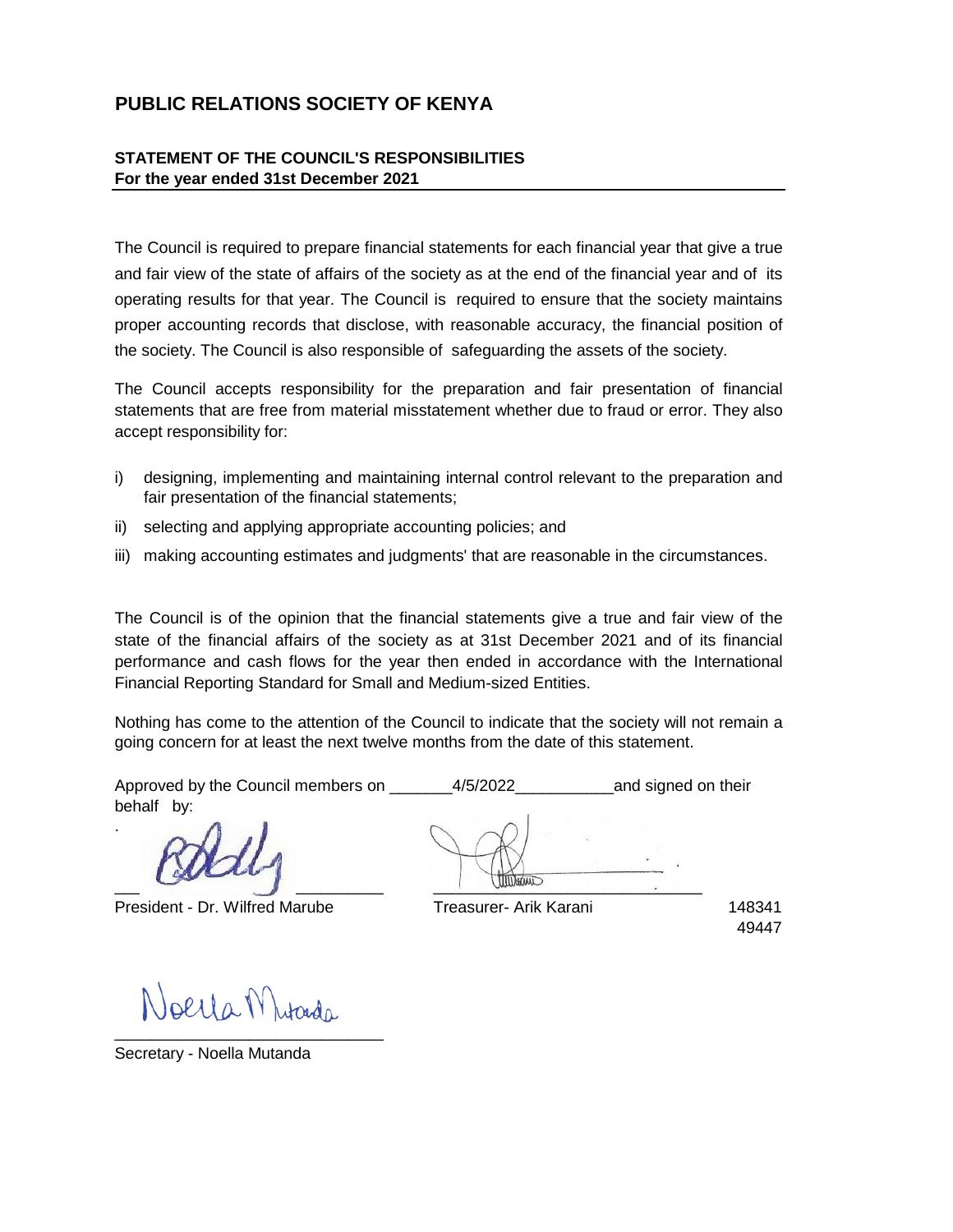

### **REPORT OF THE INDEPENDENT AUDITORS TO THE MEMBERS OF PUBLIC RELATIONS SOCIETY OF KENYA**

#### **Opinion**

We have audited the accompanying financial statements of the Public Relations Society of Kenya set out on pages 5 to 13 which comprise the statement of financial position as at 31st December 2021, statement of comprehensive income, statement of changes in fund balances and statement of cash flows for the year then ended, and a summary of significant accounting policies and other explanatory information.

In our opinion the accompanying financial statements give a true and fair view of the state of financial affairs of the society as of 31st December 2021 and of its financial performance and cash flows for the year then ended in accordance with the International Financial Reporting Standard for Small and Medium-sized Entities.

#### **Basis of Opinion**

We conducted our audit in accordance with International Standards on Auditing (ISAs). Our responsibilities under those standards are further described in the Auditor's Responsibilities for the Audit of the Financial Statements section of our report. We are independent of the Institution in accordance with the International Ethics Standards Council for Accountants' Code of Ethics for Professional Accountants (IESBA Code) together with the ethical requirements that are relevant to our audit of the financial statements in Kenya, and we have fulfilled our ethical responsibilities in accordance with these requirements and the IESBA Code. We believe that the audit evidence we have obtained is sufficient and appropriate to provide a basis for our opinion.

#### **Other Information**

The Council is responsible for the other information. The other information comprises the information included in the Annual Report, but does not include the financial statements and our auditor's report thereon.

Our opinion on the financial statements does not cover the other information and we do not express any form of assurance In connection with our audit of the financial statements, our responsibility is to read the other information and, in doing so, consider whether the other information is materially inconsistent with the financial statements or our knowledge obtained in the audit, or otherwise appears to be materially misstated. If, based on the work we have performed on the other information obtained prior to the date of this auditor's report, we conclude that there is a material misstatement of this other information, we are required to report that fact. We have nothing to report in this regard.

#### **The Councils' Responsibilities for the Financial Statements**

The Council, as described in page 3, is responsible for the preparation and fair presentation of the financial statements that give a true and fair view in accordance with the International Financial Reporting Standard for Small and Medium-sized Entities and for such internal control as the Council determine is necessary to enable the preparation of financial statements that are free from material misstatement, whether due to fraud or error.

In preparing the financial statements, the Council are responsible for assessing the Institution's ability to continue as a going concern, disclosing, as applicable, matters related to going concern and using the going concern basis of accounting unless the Council either intend to liquidate the Institution or to cease operations, or have no realistic alternative but to do so.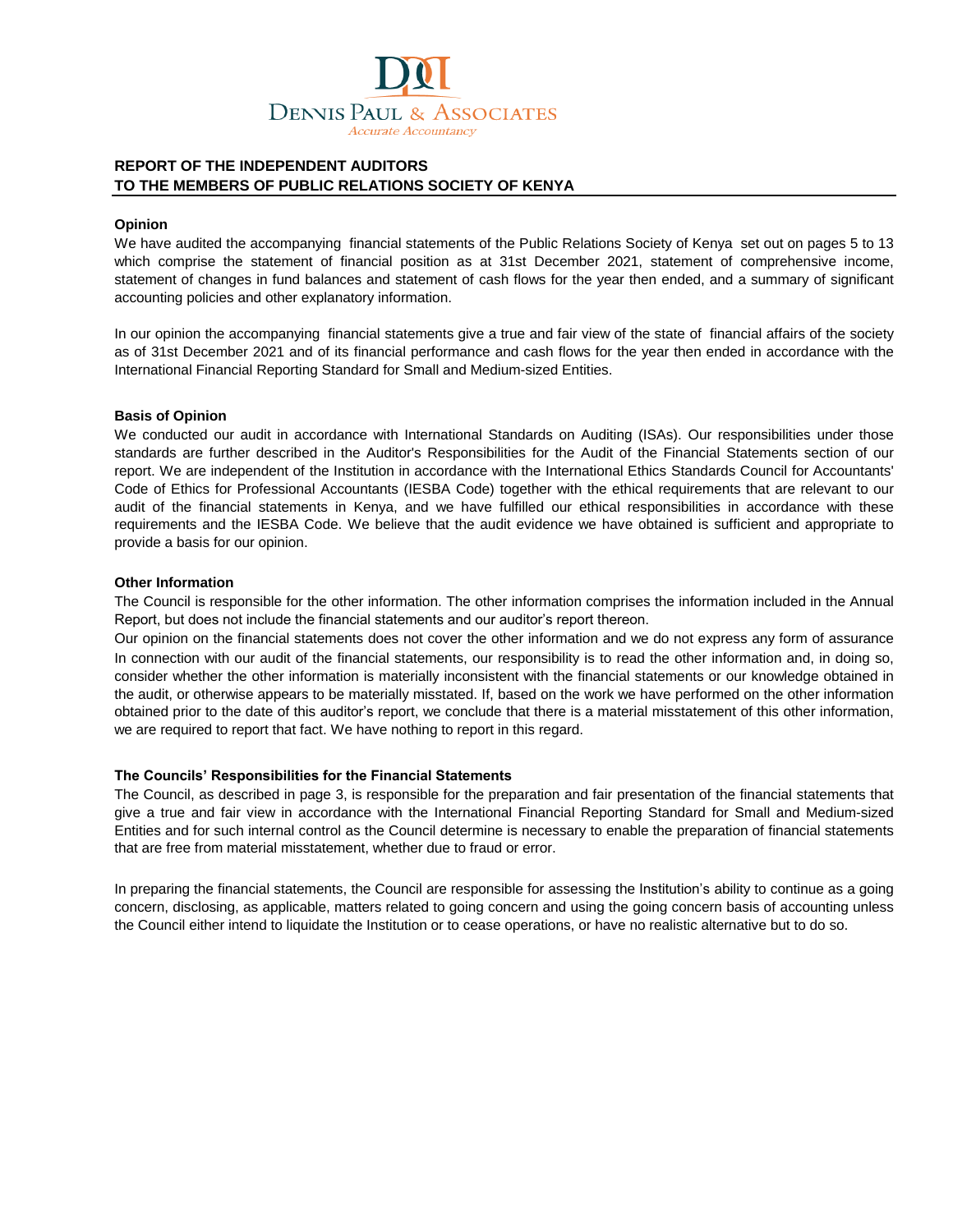#### **REPORT OF THE INDEPENDENT AUDITORS**

#### **TO THE MEMBERS OF PUBLIC RELATIONS SOCIETY OF KENYA**

**Cont'd**

#### **Auditor's Responsibilities for the Audit of the Financial Statements**

Our objectives are to obtain reasonable assurance about whether the financial statements as a whole are free from material misstatement, whether due to fraud or error, and to issue an auditor's report that includes our opinion. Reasonable assurance is a high level of assurance, but is not a guarantee that an audit conducted in accordance with ISAs will always detect a material misstatement when it exists. Misstatements can arise from fraud or error and are considered material if, individually or in the aggregate, they could reasonably be expected to influence the economic decisions of users taken on the basis of these financial statements.

As part of an audit in accordance with ISAs, we exercise professional judgment and maintain professional skepticism throughout the audit. We also:

- Identify and assess the risks of material misstatement of the financial statements, whether due to fraud or error, design and perform audit procedures responsive to those risks, and obtain audit evidence that is sufficient and appropriate to provide a basis for our opinion. The risk of not detecting a material misstatement resulting from fraud is higher than for one resulting from error, as fraud may involve collusion, forgery, intentional omissions, misrepresentations, or the override of internal control.

- Obtain an understanding of internal control relevant to the audit in order to design audit procedures that are appropriate in the circumstances, but not for the purpose of expressing an opinion on the effectiveness of the Companies internal control.

- Evaluate the appropriateness of accounting policies used and the reasonableness of accounting estimates and related disclosures made by management.

- Conclude on the appropriateness of management's use of the going concern basis of accounting and, based on the audit evidence obtained, whether a material uncertainty exists related to events or conditions that may cast significant doubt on the Institution's ability to continue as a going concern. If we conclude that a material uncertainty exists, we are required to draw attention in our auditor's report to the related disclosures in the financial statements or, if such disclosures are inadequate, to modify our opinion. Our conclusions are based on the audit evidence obtained up to the date of our auditor's report. However, future events or conditions may cause the Institution to cease to continue as a going concern.

- Evaluate the overall presentation, structure and content of the financial statements, including the disclosures, and whether the financial statements represent the underlying transactions and events in a manner that achieves fair presentation.

We are required to communicate with the Council regarding, among other matters, the planned scope and timing of the audit and significant audit findings, including any significant deficiencies in internal control that we identify during our audit.

We are also required to provide the Council with a statement that we have complied with relevant ethical requirements regarding independence, and to communicate with them all relationships and other matters that may reasonably be thought to bear on our independence, and where applicable, related safeguards.

The engagement partner responsible for this audit resulting to this independed auditor's report is CPA, Dennis Paul Ireri, Practising number P/1925

ASSOCIa

**Dennis Paul & Associates Date: 4th May 2022 Certified Public Accountants Nairobi** 

AUDITING • TAXATION • ACCOUNTING • FINANCIAL CONSULTANCY

F1 Greenway Street off Westlands Road, next to Imperial Bank, Fourway Green Apartments, 1st Floor - Rm F1, P.O. Box 75374 - 00200 Nairobi - Kenya, Office Cell: + 254 (0) 774 421 228 Email: dpassociates12@gmail.com, paul@dpconsulting.co.ke, www.dpconsulting.co.ke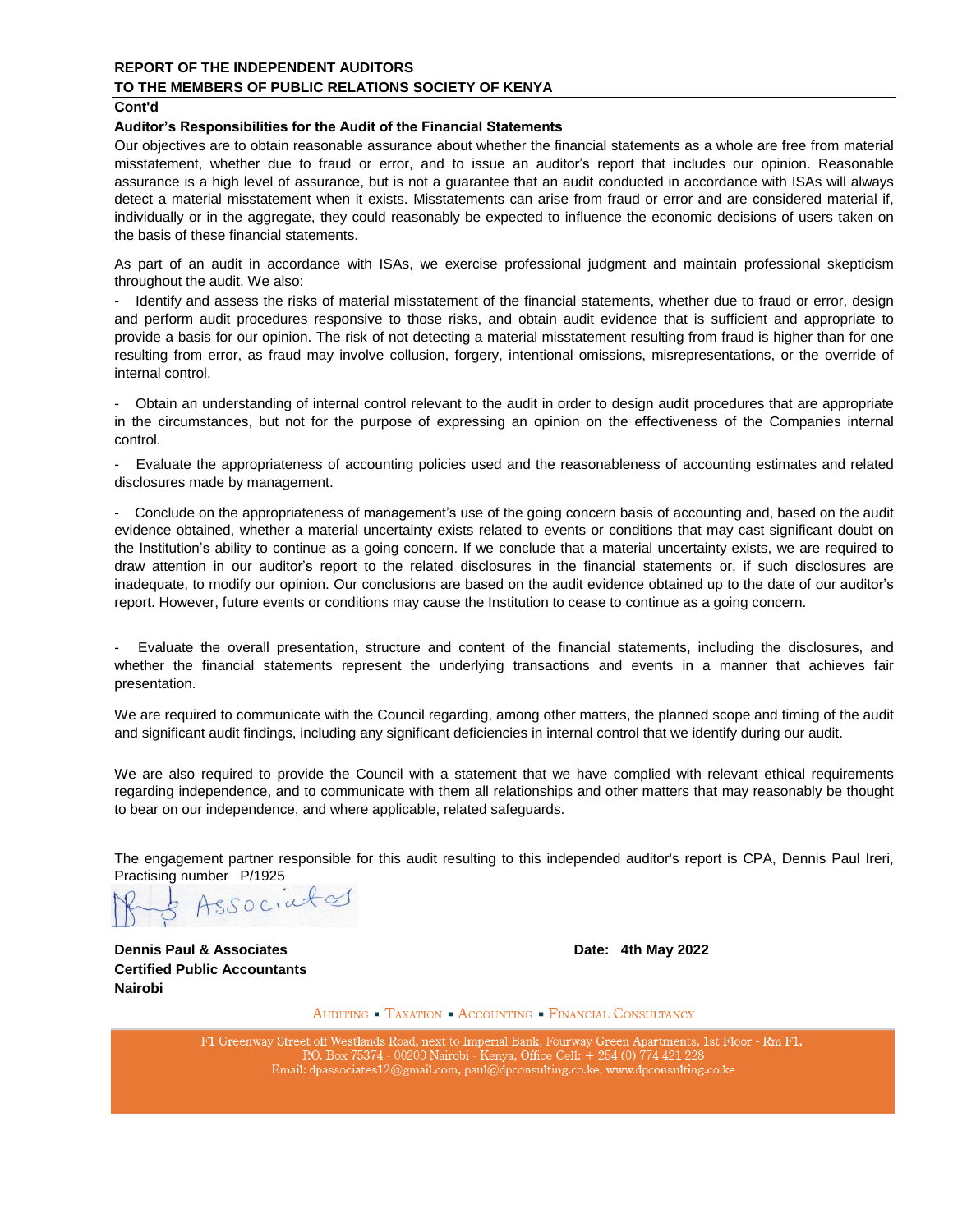### **COMPREHENSIVE INCOME ACCOUNTABILITY STATEMENT For the year ended 31st December 2021**

|                                       |                 | 2021        | 2020        |
|---------------------------------------|-----------------|-------------|-------------|
|                                       | <b>Appendix</b> | <b>Kshs</b> | <b>Kshs</b> |
| <b>INCOME</b>                         |                 |             |             |
| Subscriptions & membership fee income | I               | 9,583,586   | 6,328,928   |
| Other income                          | I               | 16,186,006  | 12,522,382  |
|                                       |                 | 25,769,592  | 18,851,309  |
|                                       |                 |             |             |
| <b>EXPENDITURE</b>                    |                 |             |             |
| Direct membership expenses            |                 | 5,191,766   | 3,796,835   |
| Personel expenses                     | I               | 6,374,682   | 4,746,955   |
| Administrative expenses               | $\mathbf{I}$    | 2,816,082   | 2,404,659   |
| Establishment expenses                | $\mathbf{I}$    | 415,466     | 458,147     |
| Finance costs                         | $\mathbf{I}$    | 86,251      | 71,457      |
|                                       |                 | 14,884,246  | 11,478,054  |
| Surplus for the year                  |                 | 10,885,345  | 7,373,256   |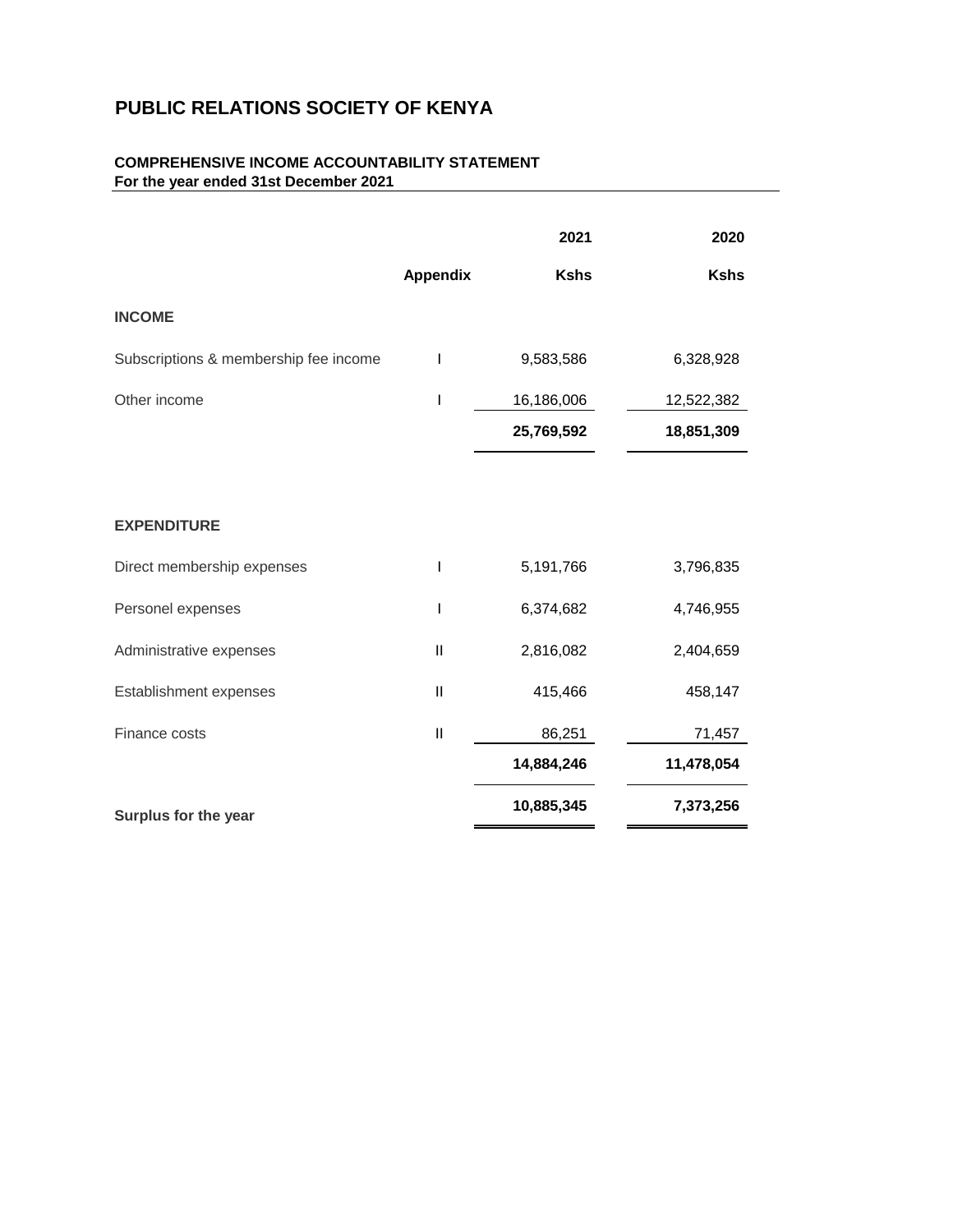### **STATEMENT OF FINANCIAL POSITION AS AT 31ST DECEMBER 2021**

|                             |                | 2021        | 2020         |
|-----------------------------|----------------|-------------|--------------|
|                             | <b>Note</b>    | <b>Kshs</b> | <b>Kshs</b>  |
| <b>ASSETS</b>               |                |             |              |
| <b>Non-current Assets</b>   |                |             |              |
| Property and equipment      | 3              | 881,816     | 959,171      |
| Intangible assets           | 4              | 890,448     | 786,600      |
|                             |                | 1,772,264   | 1,745,770    |
| <b>Current Assets</b>       |                |             |              |
| Receivables                 | 5              | 35,817,279  | 26,166,910   |
| Cash and cash equivalents   | 6              | 23,022,269  | 11,475,997   |
|                             |                | 58,839,548  | 37,642,908   |
| <b>Current Liabilities</b>  |                |             |              |
| Payables                    | $\overline{7}$ | 11,827,739  | 1,489,950    |
|                             |                | 11,827,739  | 1,489,950    |
| <b>Total Current assets</b> |                | 47,011,809  | 36, 152, 958 |
| <b>Total Assets</b>         |                | 48,784,073  | 37,898,729   |
| <b>FINANCED BY:</b>         |                |             |              |
| <b>Fund balances</b>        |                |             |              |
| Property and equipment fund | (Page 7)       | 1,772,264   | 1,745,770    |
| General fund                | (Page 7)       | 47,591,413  | 36,732,562   |
|                             |                | 49,363,677  | 38,478,332   |

The financial statements on page 5 to 13 were approved by the Council members

on \_\_4/5/ 2022\_\_\_\_\_\_\_\_\_\_\_\_\_\_\_\_ and signed by;

 $\frac{1}{2}$  and  $\frac{1}{2}$  and  $\frac{1}{2}$  and  $\frac{1}{2}$  and  $\frac{1}{2}$  and  $\frac{1}{2}$  and  $\frac{1}{2}$  and  $\frac{1}{2}$  and  $\frac{1}{2}$  and  $\frac{1}{2}$  and  $\frac{1}{2}$  and  $\frac{1}{2}$  and  $\frac{1}{2}$  and  $\frac{1}{2}$  and  $\frac{1}{2}$  and  $\frac{1}{2}$  a

President - Dr. Wilfred Marube Treasurer- Arik KaraniTreasurer- Arik KaraniTreasurer- Arik KaraniTreasurer- Arik KaraniTreasurer- Arik KaraniTreasurer- Arik KaraniTreasurer- Arik KaraniTreasurer- Arik KaraniTreasurer- Arik

 $UPLUAL$   $V$  reded  $n$ 

Secretary - Noella Mutanda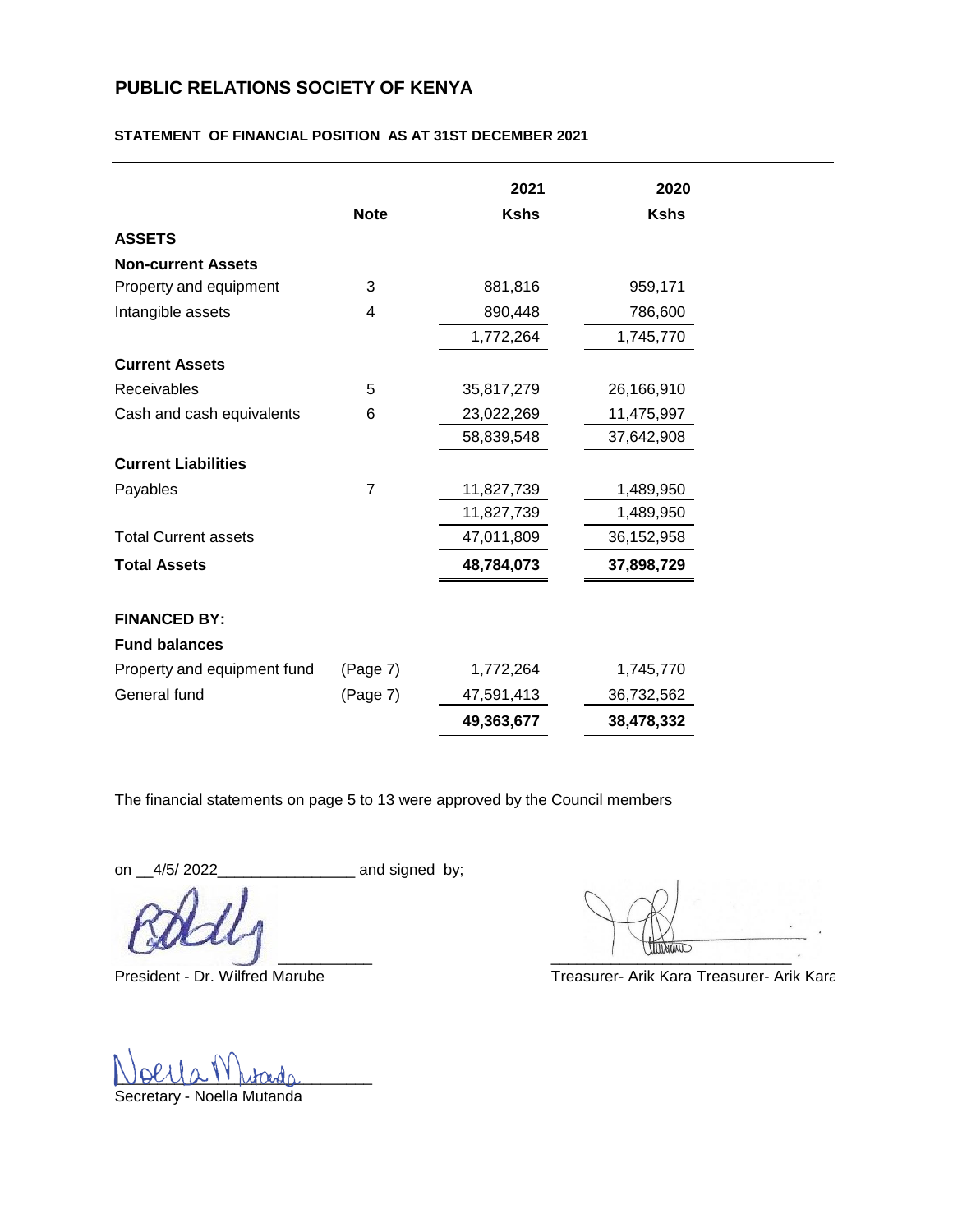## **STATEMENT OF CHANGES IN FUND BALANCES For the year ended 31st December 2021**

|                        | Property &     |                     |              |
|------------------------|----------------|---------------------|--------------|
|                        | equipment fund | <b>General fund</b> | <b>Total</b> |
|                        |                |                     |              |
|                        |                |                     |              |
| As at 1st January 2020 | 1,907,818      | 29,370,871          | 31,278,690   |
| Surplus for the year   |                | 7,373,256           | 7,373,256    |
| <b>Asset Additions</b> | 238,800        | (238, 800)          |              |
| Depreciation charge    | (204, 198)     | 204,198             |              |
| Ammortisation          | (196, 650)     | 196,650             |              |
| Prior period item      |                | (173,613)           | (173, 613)   |
| At 31st December 2020  | 1,745,770      | 36,732,562          | 38,478,332   |
|                        |                |                     |              |
| As at 1st January 2021 | 1,745,770      | 36,732,562          | 38,478,332   |
| Surplus for the year   |                | 10,885,345          | 10,885,345   |
| <b>Asset Additions</b> | 441,960        | (441,960)           |              |
| Depreciation charge    | (192, 854)     | 192,854             |              |
| Ammortisation          | (222, 612)     | 222,612             |              |
| Prior period item      |                |                     |              |
| At 31st December 2021  | 1,772,264      | 47,591,413          | 49,363,677   |

Property and equipment fund represents cumulative asset balances transferred to the next accounting period

General fund represents the cumulative fund balances to be transerred to the next accounting periods.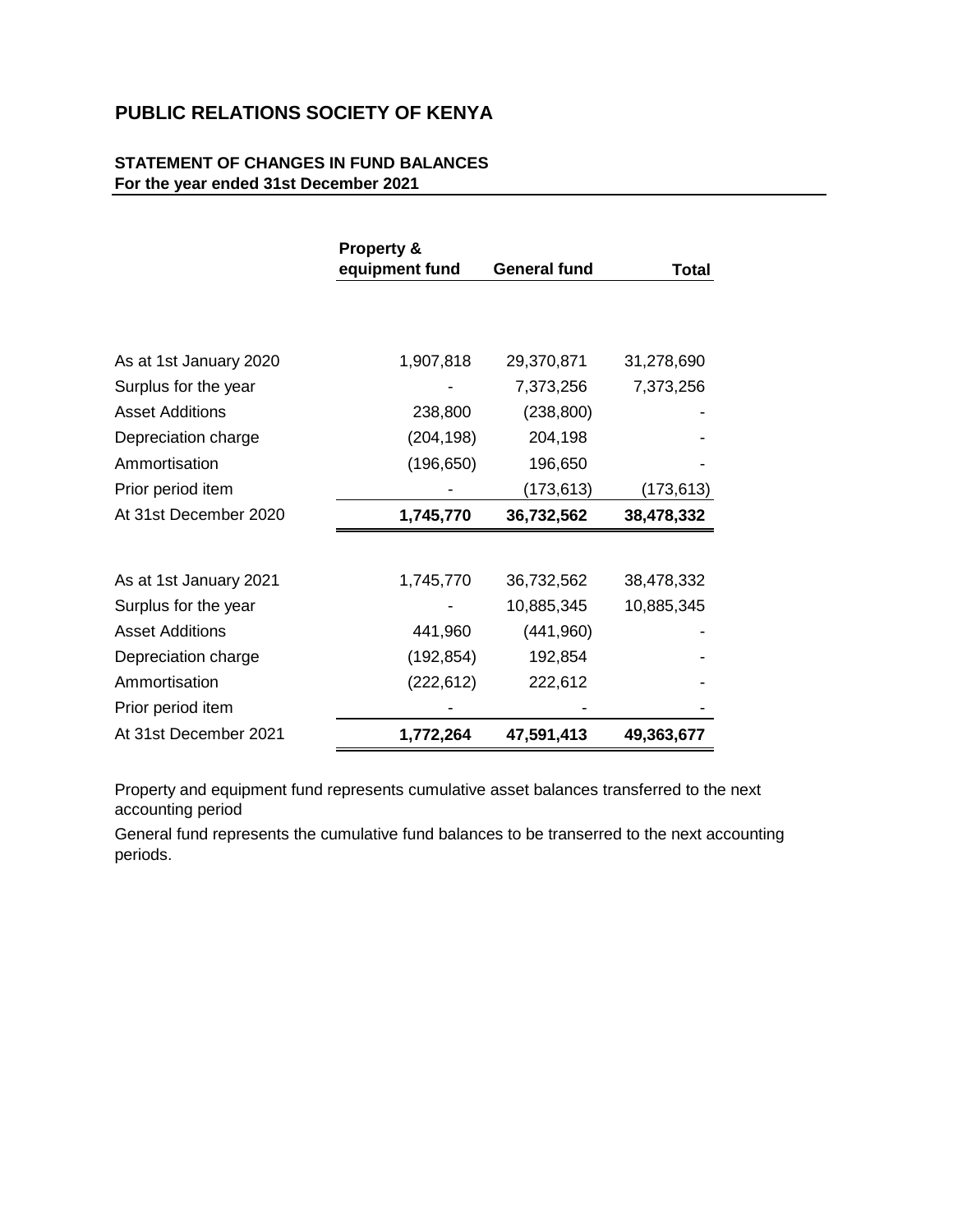# **STATEMENT OF CASH FLOWS For the year ended 31st December 2021**

|                                                            | 2021        | 2020        |
|------------------------------------------------------------|-------------|-------------|
|                                                            | <b>Kshs</b> | <b>Kshs</b> |
| <b>Note</b><br><b>Cash flows from operating activities</b> |             |             |
| Surplus for the year                                       | 10,885,345  | 7,373,256   |
| Add: Depreciation                                          | 192,854     | 204,198     |
| Ammortization                                              | 222,612     | 196,650     |
| Prior period item                                          |             | (173, 613)  |
| Operating deficit before working capital changes           | 11,300,811  | 7,600,491   |
| Increase in receivables                                    | (9,650,370) | (2,371,062) |
| (Decrease)/ increase in payables                           | 10,337,789  | (1,951,371) |
| Net cash flows used in operating activities                | 11,988,231  | 3,278,058   |
| Cash flows from investing activities                       |             |             |
| Purchase of assets                                         | (115,500)   | (176,000)   |
| Purchase of software                                       | (326, 460)  | (62, 800)   |
| Net cash flows used in investing activities                | (441,960)   | (238, 800)  |
| Total net cash flows                                       | 11,546,271  | 3,039,258   |
| Net increase in cash and cash equivalents                  | 11,546,272  | 3,039,258   |
| Cash and cash equivalents at the beginning of the year     | 11,475,997  | 8,436,739   |
| Cash and cash equivalents at the end of the year<br>6      | 23,022,269  | 11,475,997  |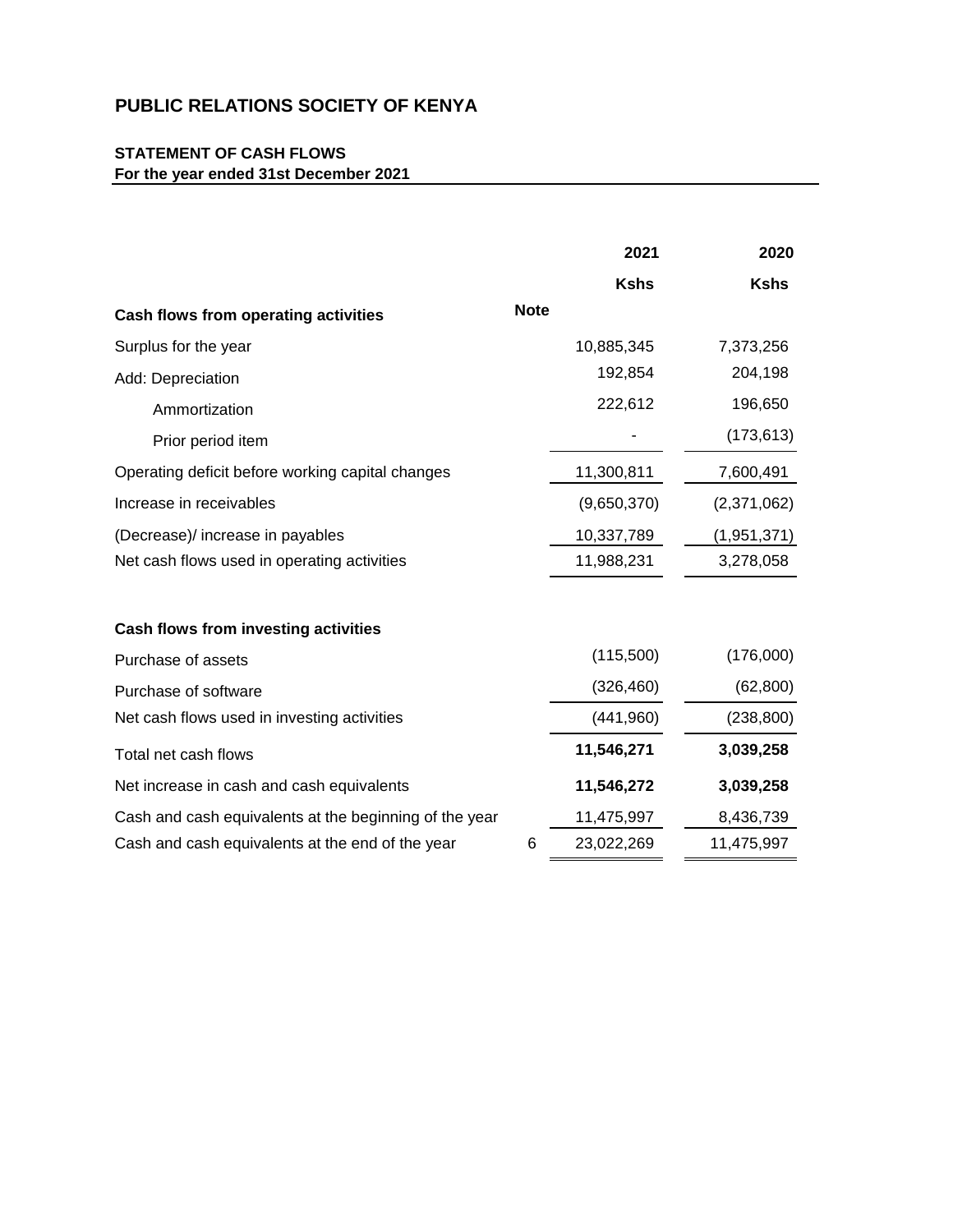#### **NOTES TO THE FINANCIAL STATEMENTS For the year ended 31st December 2021**

#### **1. GENERAL INFORMATION**

Public Relations Society of Kenya, is registered in Kenya as a Society under the Section 10 of the Societies Act, and is domiciled in Kenya.

#### **2. BASIS OF PREPERATION AND SIGNIFICANT ACCOUNTING POLICIES**

#### **a) Basis of preparation**

The financial statements are prepared on a going concern basis in compliance with International Financial Reporting Standards for Small and Medium - sized Entities (IFRS for SMEs). The measurement basis used is the historical cost basis. The financial statements are presented in Kenya Shillings, which is also the functional currency .

The financial statements comprise a statement of comprehensive income, balance sheet (statement of financial position), statement of changes in equity, statement of cash flows, and notes.

The preparation of financial statements in conformity with International Financial Reporting Standards for Small and Mediumsized entities requires the use of estimates and assumptions. It also requires management to exercise its judgment in the process of applying the accounting policies adopted by society. Although such estimates and assumptions are based on the directors' best knowledge of the information available, actual results may differ from those estimates. The judgments and estimates are reviewed at the end of each period, and any revisions to such estimates are recognized in the period in which the revision is made.

#### **b) Revenue recognition**

Subscriptions , fees and other income is recognized when received.

#### **c) Translation of foreign currencies**

Transactions in foreign currencies are converted into Kenya Shillings at the rate of exchange ruling at the date of the transaction. Assets and liabilities at the balance sheet date are expressed in Kenya Shillings.

#### **d) Property and equipment**

Property and equipment is stated at historical cost less accumulated depreciation.

Depreciation is calculated on reducing balance basis to write down the cost of each asset to its residual value over its estimated useful life.

Depreciation is calculated using the following annual rates:

Rates Computers and accessories -30% Furniture and fittings -12.5% Office equipment - 12.5 %

Assets are periodically reviewed for impairment. Where the carrying amount of an asset is greater than its estimated recoverable amount, it is written down immediately to its recoverable amount.

Gains and losses on disposal of property and equipment are determined by reference to their carrying amount and are taken into account in determining the profit/loss

Repairs and maintenance on property and equipment is charged to the profit and loss account in the year to which it relates.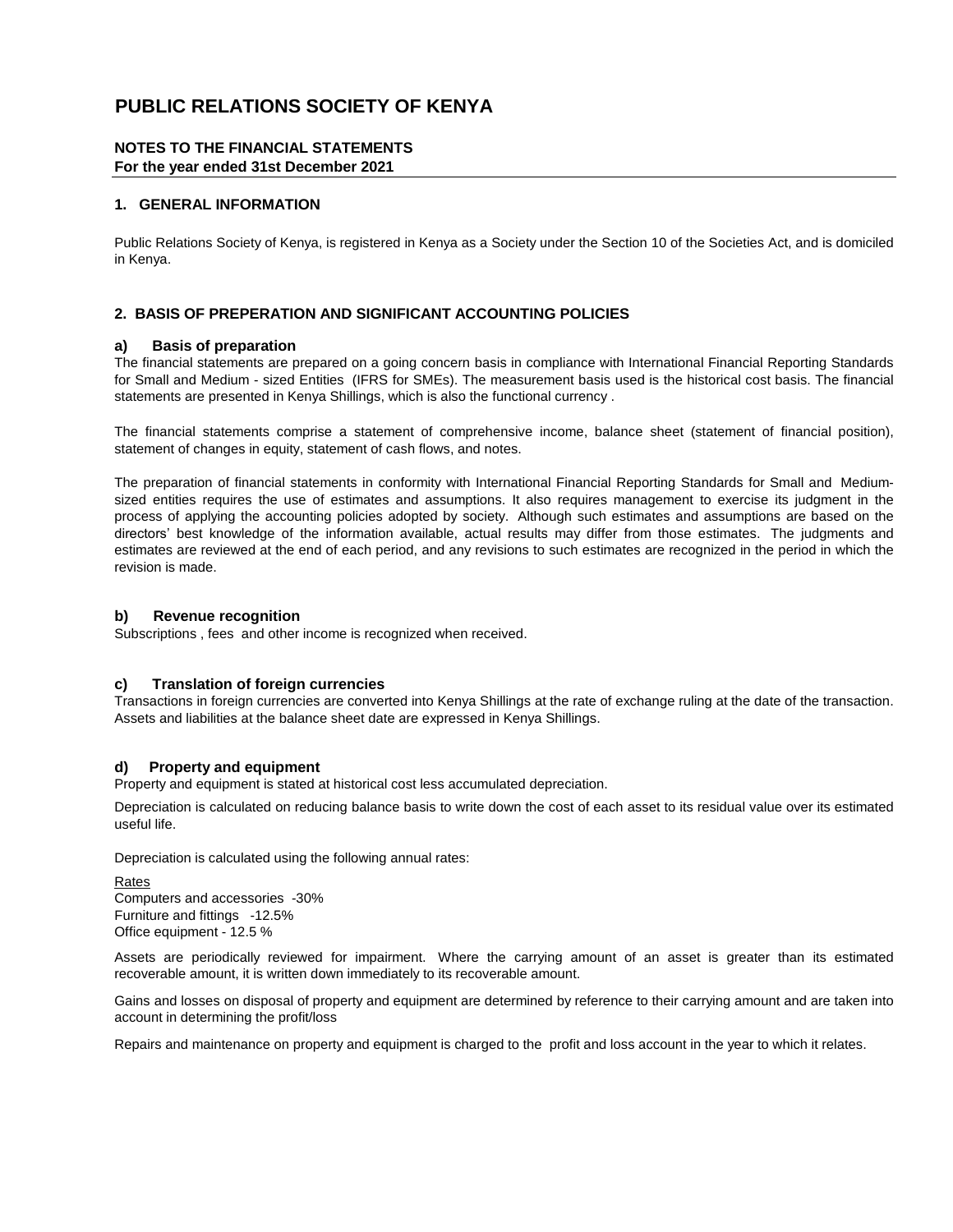# **NOTES TO THE FINANCIAL STATEMENTS (CONTINUED)**

**For the year ended 31st December 2021**

### **e) Financial assets**

Receivables are stated at nominal value, less provision for any amounts expected to be irrecoverable

### **f) Cash and cash equivalents**

Cash and cash equivalents comprise of cash at bank. In the statement of financial position, bank overdrafts are included under current liabilities.

### **g) Financial liabilities**

Financial Liabilities are initially recognized at the transaction price including transaction costs. Payables are obligations on the basis of normal credit terms and do not bear interest.

### **h) Retirement benefit obligations**

The company and the employees contribute to the National Social Security Fund (NSSF), a national defined contribution scheme. Contributions are determined by local statutes and the company's contributions are charged to the statement of comprehensive income in the eleven month period to which they relate.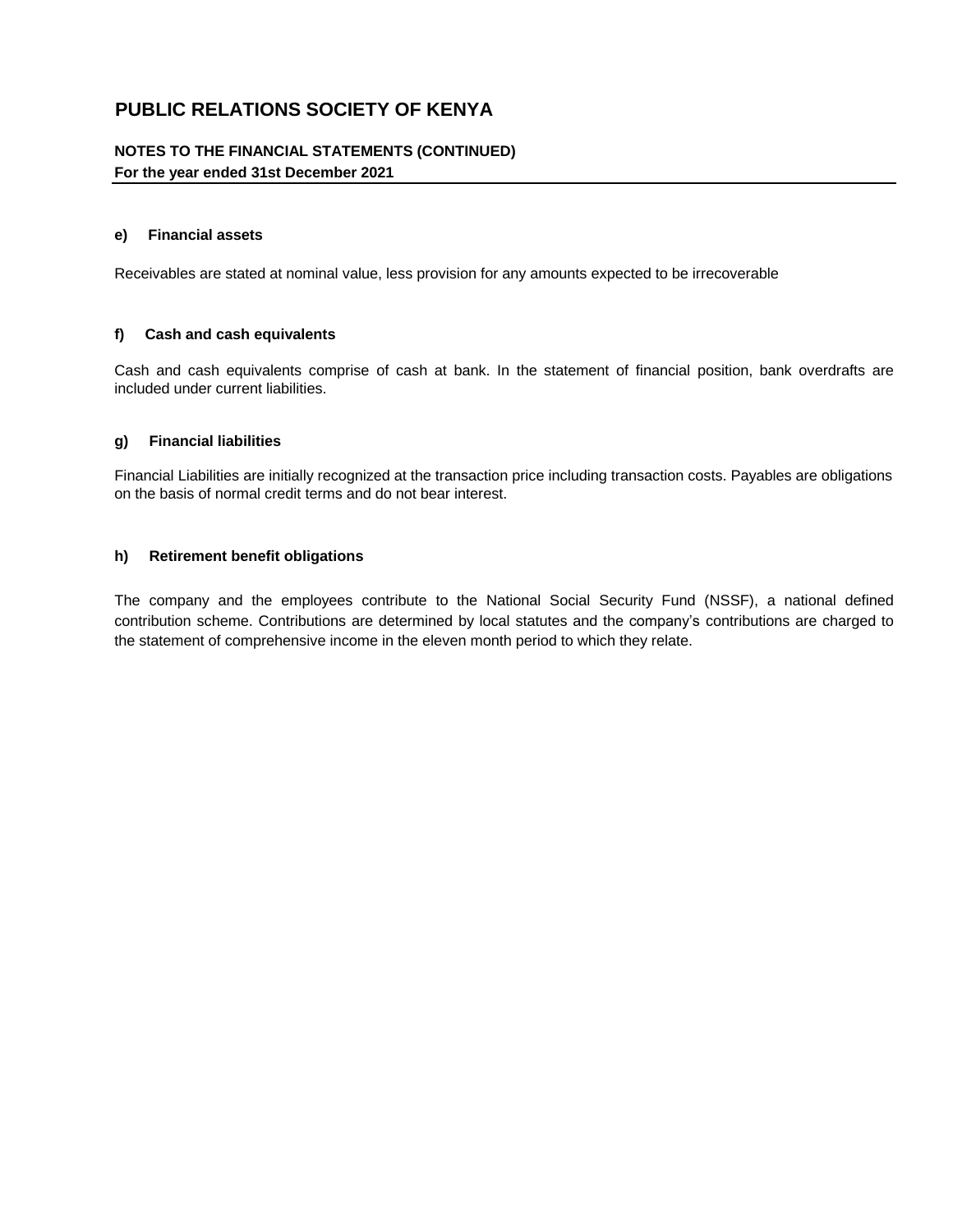### **NOTES TO THE FINANCIAL STATEMENTS (CONTINUED) For the year ended 31st December 2021**

### **3 PROPERTY AND EQUIPMENT**

|                            | <b>Computers &amp;</b> | <b>Furniture &amp;</b> |                  |              |
|----------------------------|------------------------|------------------------|------------------|--------------|
|                            | <b>Accessories</b>     | fittings               | <b>Equipment</b> | <b>Total</b> |
|                            | <b>Kshs</b>            | <b>Kshs</b>            | <b>Kshs</b>      | <b>Kshs</b>  |
| Cost                       |                        |                        |                  |              |
| At 1st January 2020        | 524,353                | 865,518                | 146,200          | 1,536,071    |
| <b>Additions</b>           | 176,000                |                        |                  | 176,000      |
| At 31st December 2020      | 700,353                | 865,518                | 146,200          | 1,712,071    |
| <b>Depreciation</b>        |                        |                        |                  |              |
| At 1st January 2020        | 230,135                | 291,411                | 27,156           | 548,702      |
| Charge for the year        | 117,555                | 71,763                 | 14,880           | 204,198      |
| At 31st December 2020      | 347,689                | 363,174                | 42,037           | 752,900      |
| <b>Net Book Value</b>      |                        |                        |                  |              |
| At 31st December 2020      | 352,664                | 502,344                | 104,163          | 959,171      |
| <b>Cost</b>                |                        |                        |                  |              |
| At 1st January 2021        | 700,353                | 865,518                | 146,200          | 1,712,071    |
| Additions                  | 115,500                |                        |                  | 115,500      |
| At 31st December 2021      | 815,853                | 865,518                | 146,200          | 1,827,571    |
| <b>Depreciation</b>        |                        |                        |                  |              |
| At 1st January 2021        | 347,689                | 363,174                | 42,037           | 752,900      |
| Charge for the year        | 117,041                | 62,793                 | 13,020           | 192,854      |
| At 31st December 2021      | 464,730                | 425,967                | 55,057           | 945,755      |
| <b>Net Book Value</b>      |                        |                        |                  |              |
| At 31st December 2021      | 351,123                | 439,551                | 91,143           | 881,816      |
|                            |                        |                        |                  |              |
| <b>4 INTANGIBLE ASSETS</b> |                        |                        |                  |              |
| <b>Software</b>            |                        |                        |                  |              |
| Cost                       | 2021                   |                        | 2020             |              |
| At 1st January             | 1,248,440              |                        | 1,185,640        |              |
| Additions                  | 326,460                |                        | 62,800           |              |
| At 31st December           | 1,574,900              |                        | 1,248,440        |              |
| <b>Ammortisation</b>       |                        |                        |                  |              |
| At 1st January             | 461,840                |                        | 265,190          |              |
| Charge for the year        | 222,612                |                        | 196,650          |              |
| At 31st December           | 684,452                |                        | 461,840          |              |
| <b>Net Book Value</b>      |                        |                        |                  |              |
| At 31st December           | 890,448                |                        | 786,600          |              |

Software is ammortised at the rate of 20% on a reducing balance basis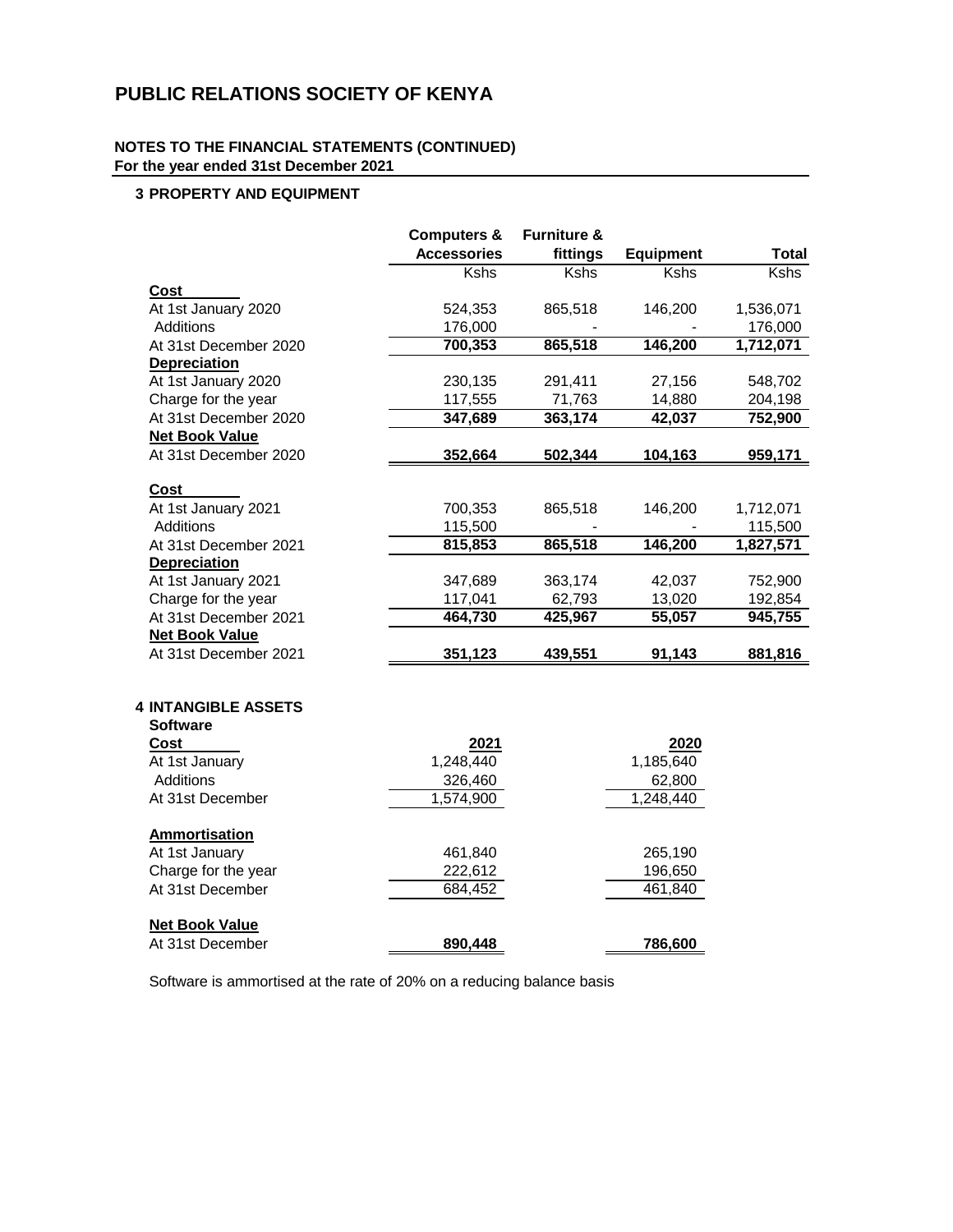#### **NOTES TO THE FINANCIAL STATEMENTS (CONTINUED) For the year ended 31st December 2021**

| <b>Kshs</b><br><b>Kshs</b><br>29,392,706<br>19,925,412<br>5,125,000<br>5,125,000<br>1,020,000<br>1,020,000<br>60,598<br>60,598<br>218,975<br>35,900<br>35,817,279<br>26,166,910 |
|---------------------------------------------------------------------------------------------------------------------------------------------------------------------------------|
|                                                                                                                                                                                 |
|                                                                                                                                                                                 |
|                                                                                                                                                                                 |
|                                                                                                                                                                                 |
|                                                                                                                                                                                 |
|                                                                                                                                                                                 |
|                                                                                                                                                                                 |
|                                                                                                                                                                                 |
|                                                                                                                                                                                 |
| 22,545,048<br>10,999,177                                                                                                                                                        |
| 513<br>513                                                                                                                                                                      |
| 476,307<br>476,307                                                                                                                                                              |
| 401                                                                                                                                                                             |
| 11,475,997<br>23,022,269                                                                                                                                                        |
|                                                                                                                                                                                 |
| 10,664,510<br>1,186,406                                                                                                                                                         |
| 9,544<br>9,544                                                                                                                                                                  |
| 729,685<br>0                                                                                                                                                                    |
| 250,000<br>120,000                                                                                                                                                              |
| 174,000<br>174,000                                                                                                                                                              |
| 11,827,739<br>1,489,950                                                                                                                                                         |
|                                                                                                                                                                                 |

### **8 TAXATION**

The society derives majority of its income from donations which are not defined as taxable incom the Income Tax Act

### **9 COMMITMENTS**

There were no capital or operating commitments as at 31st December 2021

#### **10 CONTINGENT LIABILITIES**

There were no contingent liabilities as at 31st December 2021

### **11 EVENTS AFTER REPORTING PERIOD**

The are no non-adjusting events after the end of the reporting period that require disclosure.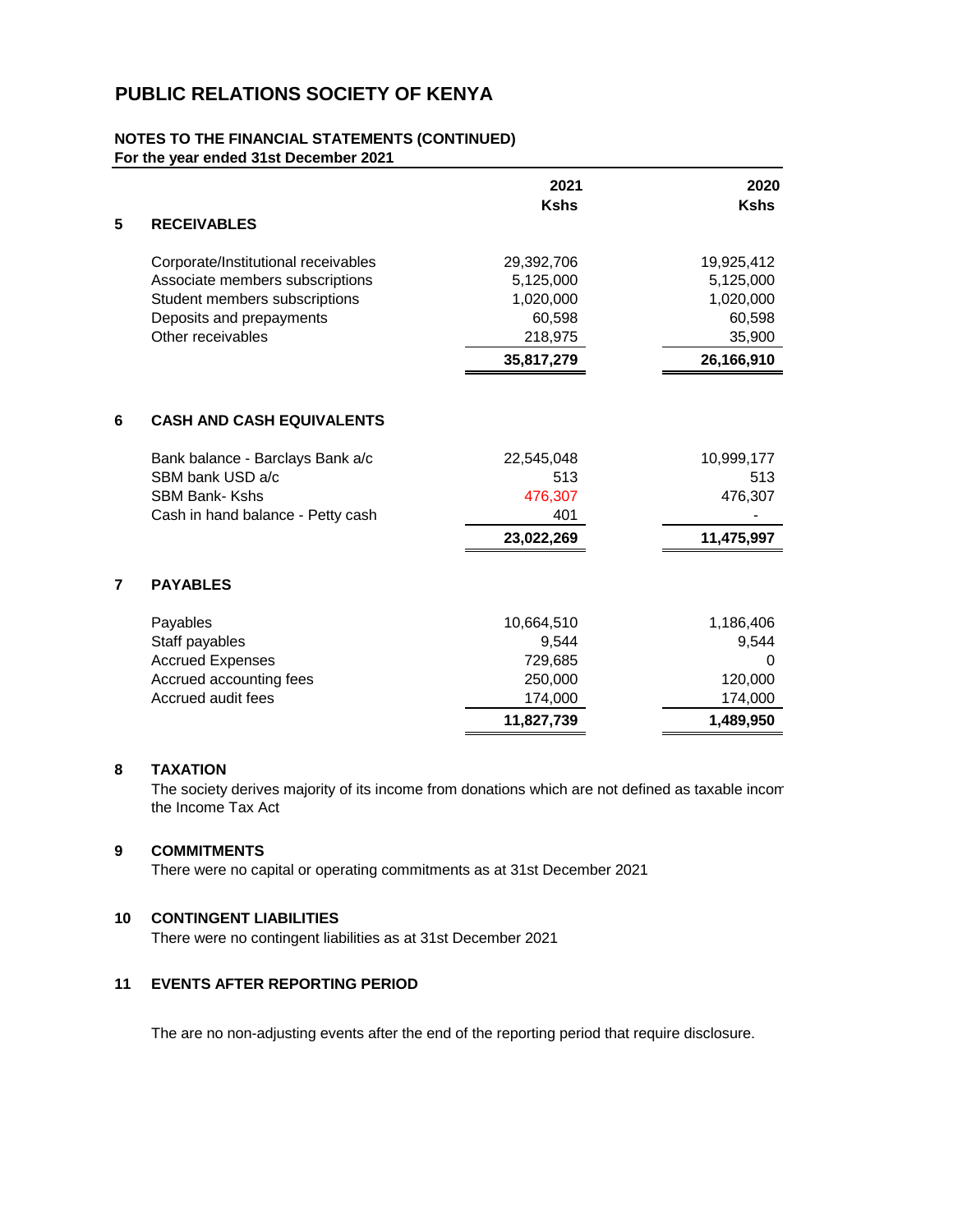# **DETAILED INCOME AND EXPENDITURE STATEMENT**

**For the year ended 31st December 2021**

|                                                                       |           | 2021<br><b>Kshs</b> | 2020<br><b>Kshs</b> |
|-----------------------------------------------------------------------|-----------|---------------------|---------------------|
| <b>INCOME</b>                                                         |           |                     |                     |
| Annual subscription                                                   |           | 7,390,586           | 5,720,928           |
| Membership fees                                                       |           | 2,193,000           | 608,000             |
|                                                                       |           | 9,583,586           | 6,328,928           |
| <b>Other income</b>                                                   |           |                     |                     |
| Surplus from self financing functions                                 | (App III) | 16,181,006          | 12,517,095          |
| Interest income                                                       |           |                     | 5,287               |
| Discount received                                                     |           | 5,000               |                     |
|                                                                       |           | 16,186,006          | 12,522,382          |
| <b>Total income</b>                                                   |           | 25,769,592          | 18,851,309          |
|                                                                       |           |                     |                     |
| <b>EXPENDITURE</b>                                                    |           |                     |                     |
| <b>Direct membership expenses</b>                                     |           |                     |                     |
| Annual                                                                |           | 270,480             |                     |
| Special general meeting                                               |           |                     | 206,300             |
| Council expenses                                                      |           | 2,052,520           | 1,949,757           |
| Students boot camp                                                    |           |                     |                     |
| Elections management                                                  |           | 288,000             |                     |
| Global and local partnerships expenses<br><b>PRCM bill task force</b> |           | 187,974             |                     |
| <b>IPRAC Bill Expenses</b>                                            |           | 304,860             |                     |
| Membership recruitment                                                |           |                     |                     |
| Subscriptions                                                         |           | 344,188             | 403,396             |
| Communication strategy development                                    |           |                     | 139,350             |
| <b>PR Connect</b>                                                     |           |                     | 264,032             |
| <b>PR</b> Accreditation                                               |           | 379,944             | 834,000             |
| <b>Toast Masters meeting</b>                                          |           |                     |                     |
| Editorial                                                             |           | 1,363,800           |                     |
|                                                                       |           | 5,191,766           | 3,796,835           |
| <b>Personnel expenses</b>                                             |           |                     |                     |
| Salaries and wages                                                    |           | 5,752,536           | 4,544,086           |
| Staff medical                                                         |           | 76,946              | 202,869             |
| staff Recruiment                                                      |           | 545,200             |                     |
| Staff training                                                        |           |                     |                     |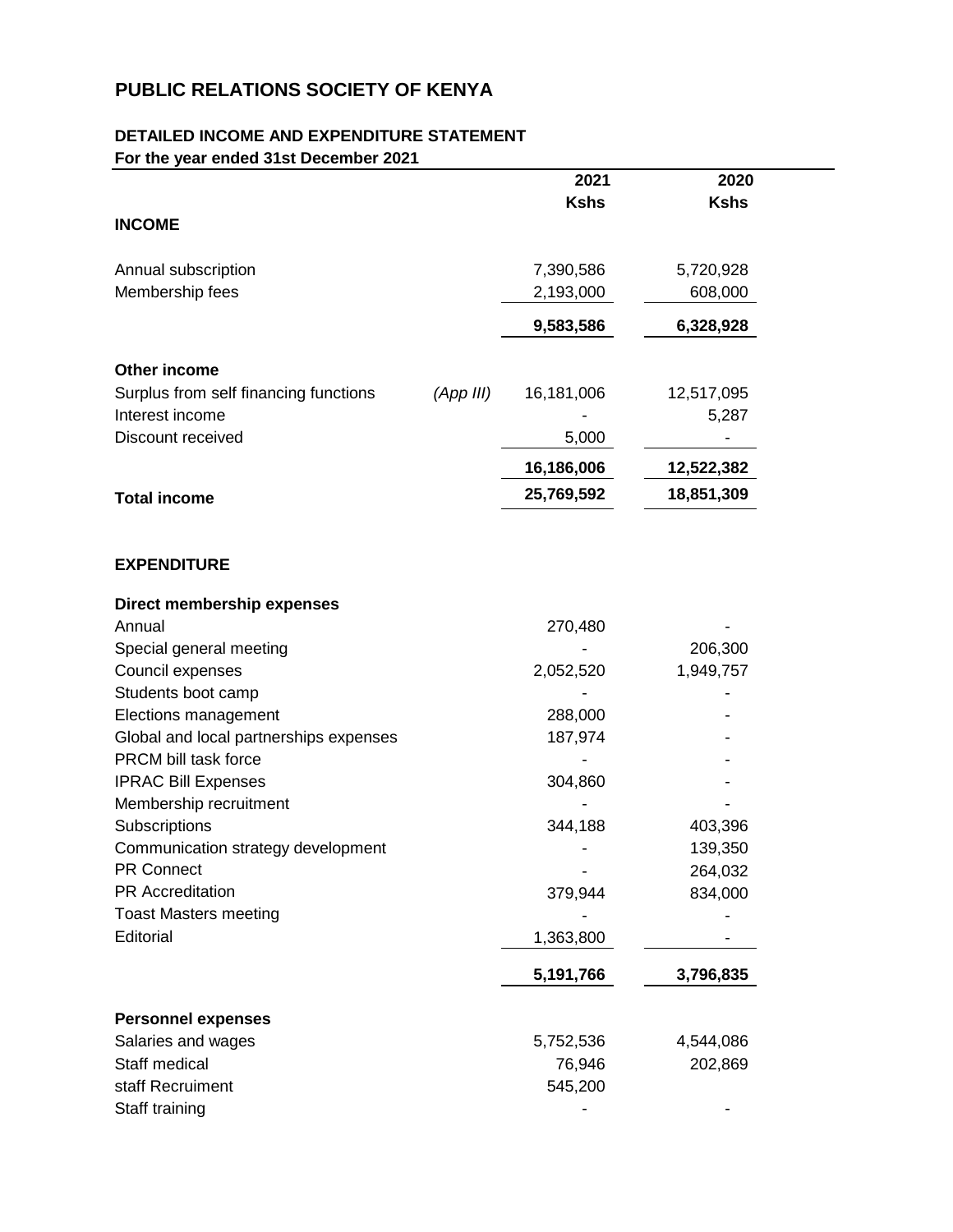**6,374,682 4,746,955**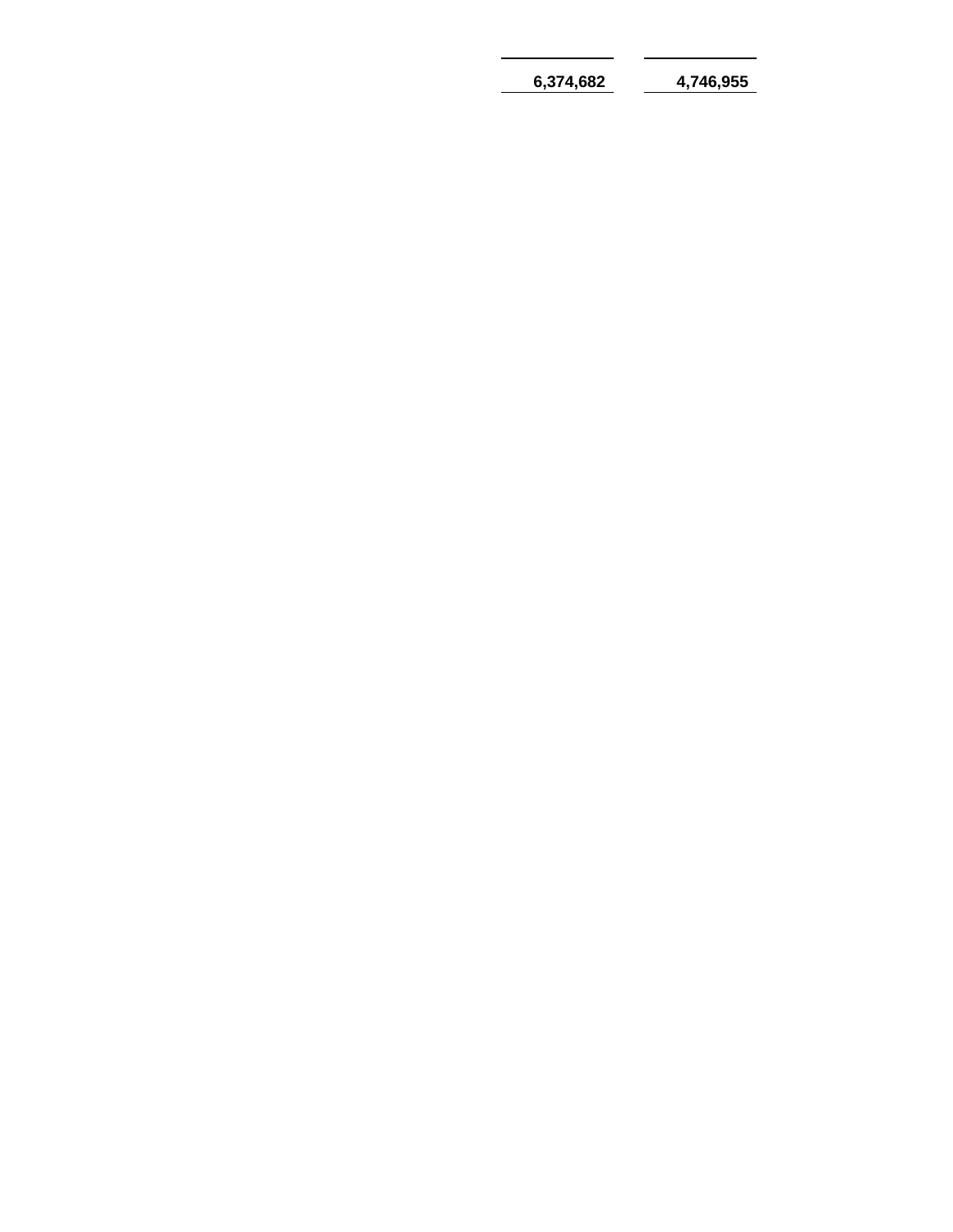## **DETAILED INCOME AND EXPENDITURE STATEMENT For the year ended 31st December 2021**

|                                          | 2021        | 2020        |      |
|------------------------------------------|-------------|-------------|------|
|                                          | <b>Kshs</b> | <b>Kshs</b> |      |
| <b>Administrative expenses</b>           |             |             |      |
| Accountancy                              | 260,000     | 120,000     |      |
| Audit fees                               | 174,000     | 174,000     |      |
| Courier                                  | 99,490      | 77,620      |      |
| Electricity                              | 14,898      | 26,862      |      |
| Internet                                 | 69,588      | 51,190      |      |
| Virtual Meetings and Email Subscriptions | 174,048     |             |      |
| Website maintenance                      | 206,830     | 205,280     |      |
| Legal & professional fees                | 541,510     | 443,900     |      |
| <b>Printing &amp; Stationery</b>         | 48,400      | 70,170      |      |
| Rent                                     | 900,000     | 900,000     |      |
| Office Expense                           | 63,049      | 94,130      |      |
| Telephone and postage                    | 235,500     | 225,000     |      |
| Insurance                                | 19,035      | 16,507      |      |
| Microsoft Office/365 Licences            | 9,733       |             |      |
| Licenses                                 |             |             | #### |
|                                          | 2,816,082   | 2,404,659   | ###  |
| <b>Establishment expenses</b>            |             |             |      |
| Depreciation                             | 192,854     | 204,198     |      |
| Ammortisation                            | 222,612     | 196,650     |      |
| Repairs and maintenance                  |             | 57,299      |      |
|                                          | 415,466     | 458,147     |      |
| <b>Finance costs</b>                     |             |             |      |
| Bank charges                             | 86,251      | 71,457      |      |
|                                          | 86,251      | 71,457      |      |
| Total expenditure                        | 14,884,246  | 11,478,054  |      |
| Surplus for the year                     | 10,885,345  | 7,373,256   |      |